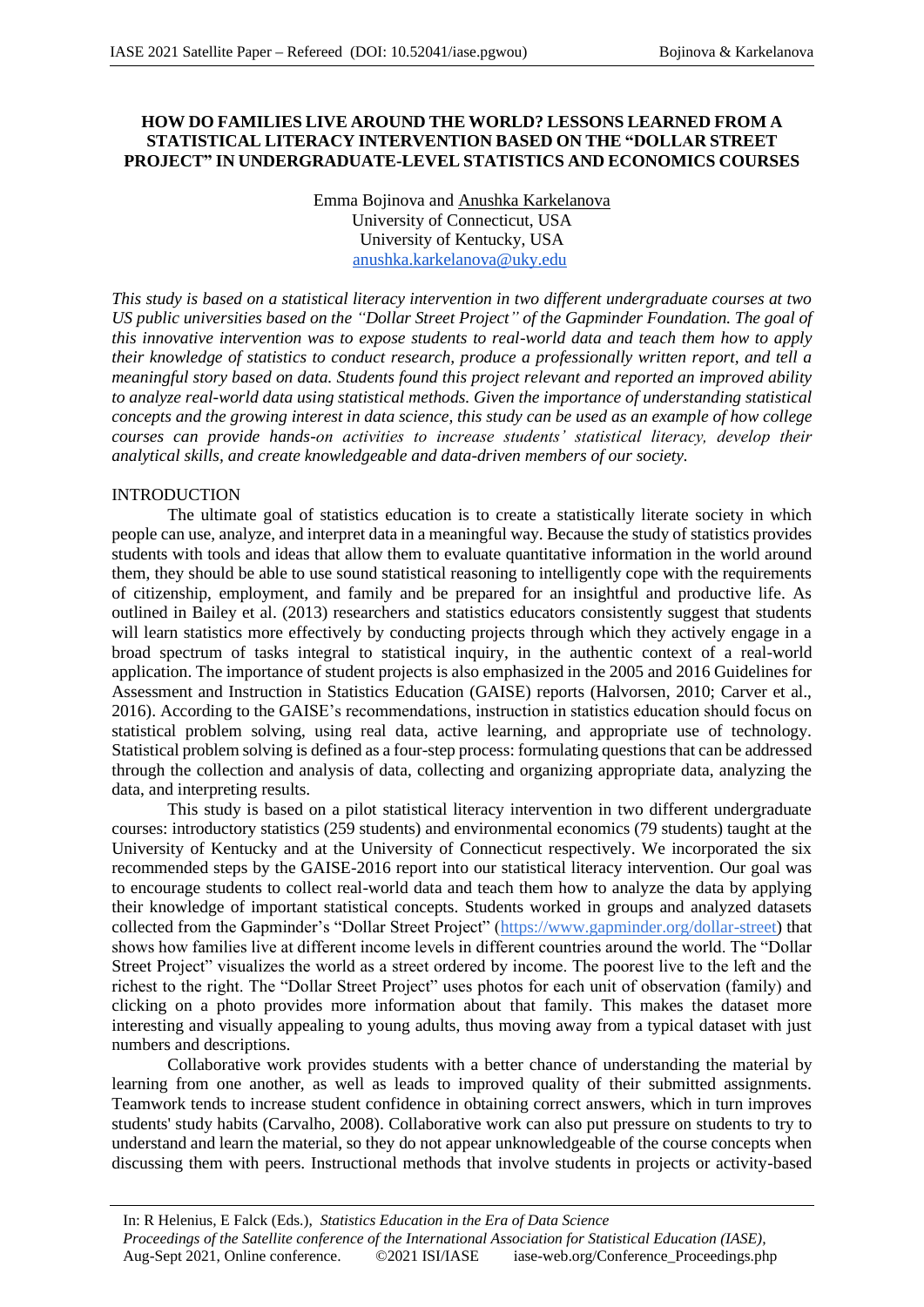methods are recognized as a highly valuable pedagogical approach to teaching statistical concepts (Ben‐ Zvi & Garfield, 2008; Scheaffer et al., 2013).

Undergraduate research and collaborative projects are considered a high-impact educational practice (HIP) defined by the American Association of Colleges and Universities. Kuh (2008) suggests that assessment of student involvement in HIP makes it possible to assess students' cumulative learning. Educational research suggests that HIP increases rates of student retention and student engagement. Findings recommend that active learning and collaborative learning as well as undergraduate research have broad-reaching positive effects across multiple learning outcomes, such as critical thinking, need for cognition, and intercultural effectiveness (Kilgo at al., 2015).

Researchers acknowledge the value of statistics in one's future life or career, but a lack of selfconfidence among students studying statistics. Attitudes and beliefs concerning statistics represent a summation of experiences over time in the context of learning statistics. Students' negative attitudes toward statistics are an influential contributor to the low performance of students in statistics courses (Cashin & Elmore, 2005; Mills, 2004). Instructors should make sure that all hands-on activities and literacy interventions improve student learning. As discussed by Professor Cross from the University of California-Berkeley, "From the instruction that we provide, to the intellectual climate that we create, to the policy decisions that we make—all should start with the question, 'But will it improve students' learning?'" (Cross, 2005, p. 2).

In this paper, we provide empirical evidence for the claimed motivational and learning benefits of a learner-centered group project as a method of teaching statistical concepts. We discuss how the group project can be used to introduce most of the important statistical concepts through hands-on activities and strengthen the students' understanding, mastery and appreciation of the material covered in introductory level statistics and environmental economics courses. Our goal is to enhance the abilities of students at all levels to do statistical analysis, think critically, reason, and communicate well their findings.

### **METHODS**

This study is based on implementing a group project in two different undergraduate level courses - introductory statistics and environmental economics. The experiment included students enrolled in STA 210 (Sections 3 and 5) at the University of Kentucky and ARE 1110 at the University of Connecticut in the spring semester of 2021. From now on, the two courses will be referred to as Stats and Econ. Stats is a core course required of all students who do not take calculus. The course was set up as two large lectures, comprising 259 students, meeting on Zoom and completely online. Econ is a general education course taken by students from many different majors and it was taught in a distancelearning format with regular class meetings via Blackboard Collaborate. Students' ages in Stats typically range from 17 to 50, with the majority of the group between 19 and 23 years of age. Students in Econ were between 19 to 22 years old.

For the statistical literacy intervention, a document with step-by-step instructions was created for students to follow in the three classes. All students had the same information and help materials needed for the project titled "What if everyone in the world lived on the same street?". Before beginning the work on the project, students were asked to watch a 15-minute TED talk by Anna Rosling, the creator of the "Dollar Street Project". One of our goals was to give students a chance to work with a global public dataset that is easy to understand and use, but still experience the different stages of working with data including data collection, cleanup, organization, and statistical analysis. The final product from the group project consisted of 3 parts: Data collection, written report, and presentation (e.g., Google Sheets or PowerPoint) posted for all students to see. Both instructors explained the project to their students and provided in-class and posted video instructions of how to collect data and complete the statistical analysis.

We asked students to collect data for two different populations (e.g., families living in Europe, Asia, Africa, or the Americas) from the Gapminder's "Dollar Street Project" (https://www.gapminder.org/dollar-street). Each group analyzed two non-random samples of families within a certain monthly income range. These samples were determined by the instructors to make sure that the different groups would have similar sample sizes. We provided instructions for collecting 12 different preset groups of two samples with income ranges and continents. The two Stats classes had 22 groups each and at most two groups had the same samples. All groups in the Econ course had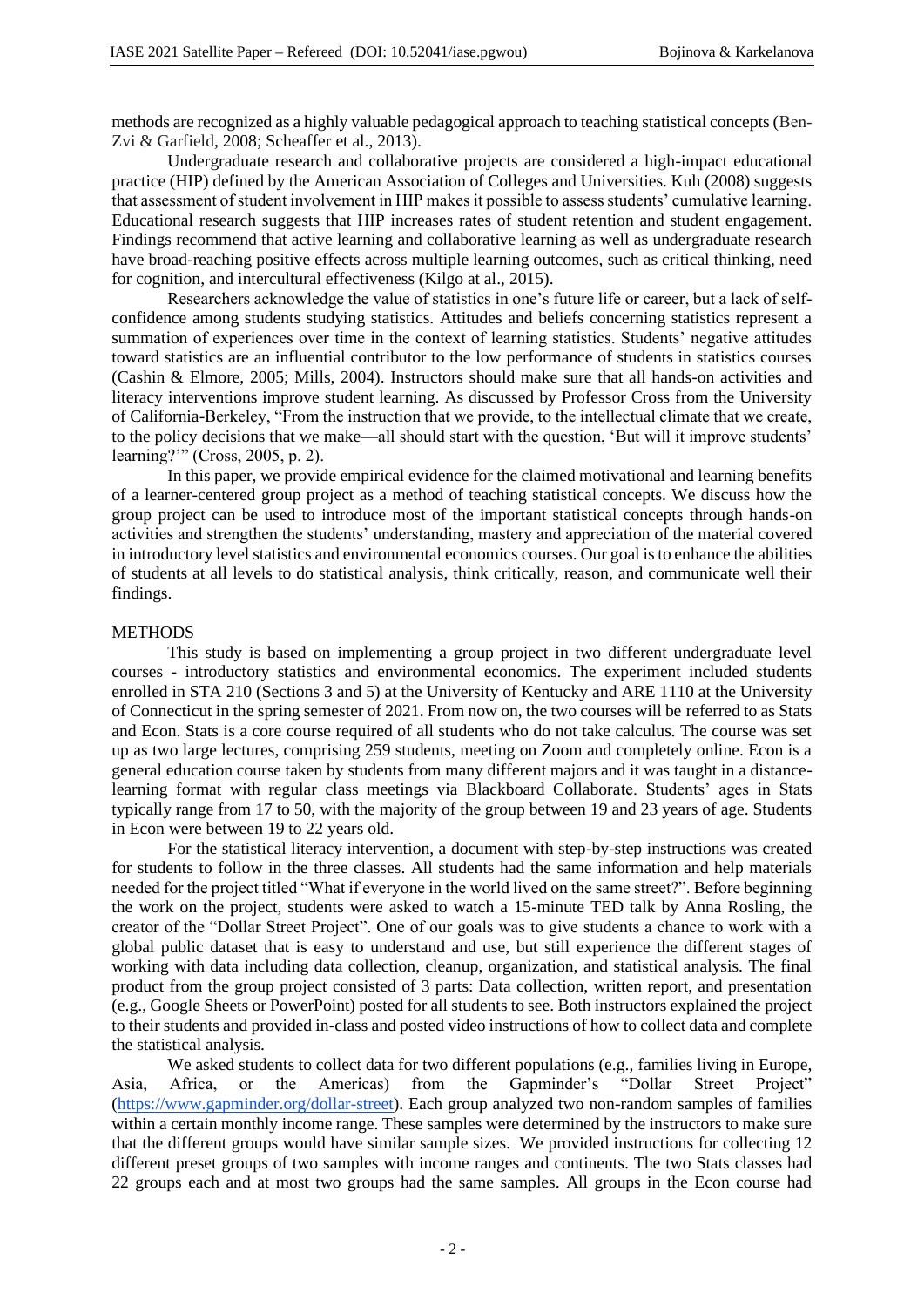different samples to work with (12 groups). Our original plan was to have each sample consisting of 30-40 families. However, after assigning the project the data on the Gapminder website was updated and students ended up working with smaller sample sizes (about 25 families on average).

The instructors allowed students to pick their groups (max 6 people per group) and randomly assigned a group for the students who did not pick one to be a part of. We created step-by-step instructions for students explaining how to collect the data to obtain their preset samples from their populations of interest. The first part of the group project was to create an Excel or a Google Sheets file for all families in their two samples. Students were asked to record family name, continent, country, monthly income (dollar amount), number of adults living in the house, occupation of the head of the household (if available), number of kids, household size (1-,2-,3-bedroom, etc.), availability of electricity (yes, no, yes but interrupted, or n/a), availability of safe drinking water at home (yes, no, or n/a), toilet (indoor or outdoor), and dream of the family (e.g. buy a car, bicycle, etc.). The collected data were organized in a table with 12 columns. We asked each group to submit their collected dataset.

The second part of the group project was to create a written report based on the collected data and student answers to variety of questions including: "How many countries do you have in each of your samples for the two continents?", "How many of these countries are included in the UN's list of the least developed countries in the world?", "What does it mean for a country to be included in this list?", etc. We asked students to use Google Sheets, Excel, StatKey or another data analysis software to obtain descriptive statistics (mean, median, range, minimum, maximum, standard deviation, and coefficient of variation) for the variables income and number of kids per family in each of their samples. We asked them to make boxplots for the variables income and number of kids per family and provide a brief analysis of their data. Students had to discuss their findings related to the computed descriptive statistics (e.g., determine the sample with the higher mean and median income, with the higher variability based on the range and standard deviation, with the higher median and mean number of children). Students also created a bar graph for the number of children in the two samples (i.e., number of families in each sample who have 1 child, 2, 3 4, and 5 or more children) and had to report the maximum and the minimum number of children per family in each of their samples.

Students were also asked to study the correlation between family income and the number of children, to create a scatterplot of income and number of kids for each sample, and finally interpret their result. Calculating the coefficient of correlation was used to support and explain their findings. In addition, Econ students had to provide a more detailed explanation for the reasons of having a negative correlation between income and the number of kids per family based on the covered topics in the course related to fertility rates.

 To help students apply inferential statistics, we asked them to find the proportion of families in each sample with available electricity in their home, the proportion of families in each sample with available drinking water, and the proportion of families with an indoor toilet. In addition, students had to briefly describe the typical living conditions of these families within the specified income range in each sample and look for similarities and differences, as well as discuss the typical dreams of these families (e.g., buy a car, a bigger house, etc.) and explain if there was something in the lives of these families that surprised them. Moreover, Stats students provided a description of the population, parameter, sample and statistics based on each of their populations and calculated and interpreted confidence intervals for the true proportion of individuals in each population of interest with more than 3 kids and confidence intervals for the average household size in each population of interest.

All groups submitted a professionally written report and a presentation on the course learning management systems for other students to see. Students were required to work as a team, split tasks among their group, and tell a meaningful and coherent story about the research they had done. The focus throughout this project was to teach students how to ask and answer scientific questions using statistical analysis. Data from our classes was used to evaluate student knowledge of statistical concepts and student perceptions about this project.

### RESULTS

There were 259 students enrolled in the two sections of the statistics course and 244 students completed the survey (94.2% response rate). The environmental economics course had 79 students, but not all students worked on the Dollar Street project because it was given as an extra credit. Twenty-two students submitted the group project and 16 completed the survey (72.7% response rate). The table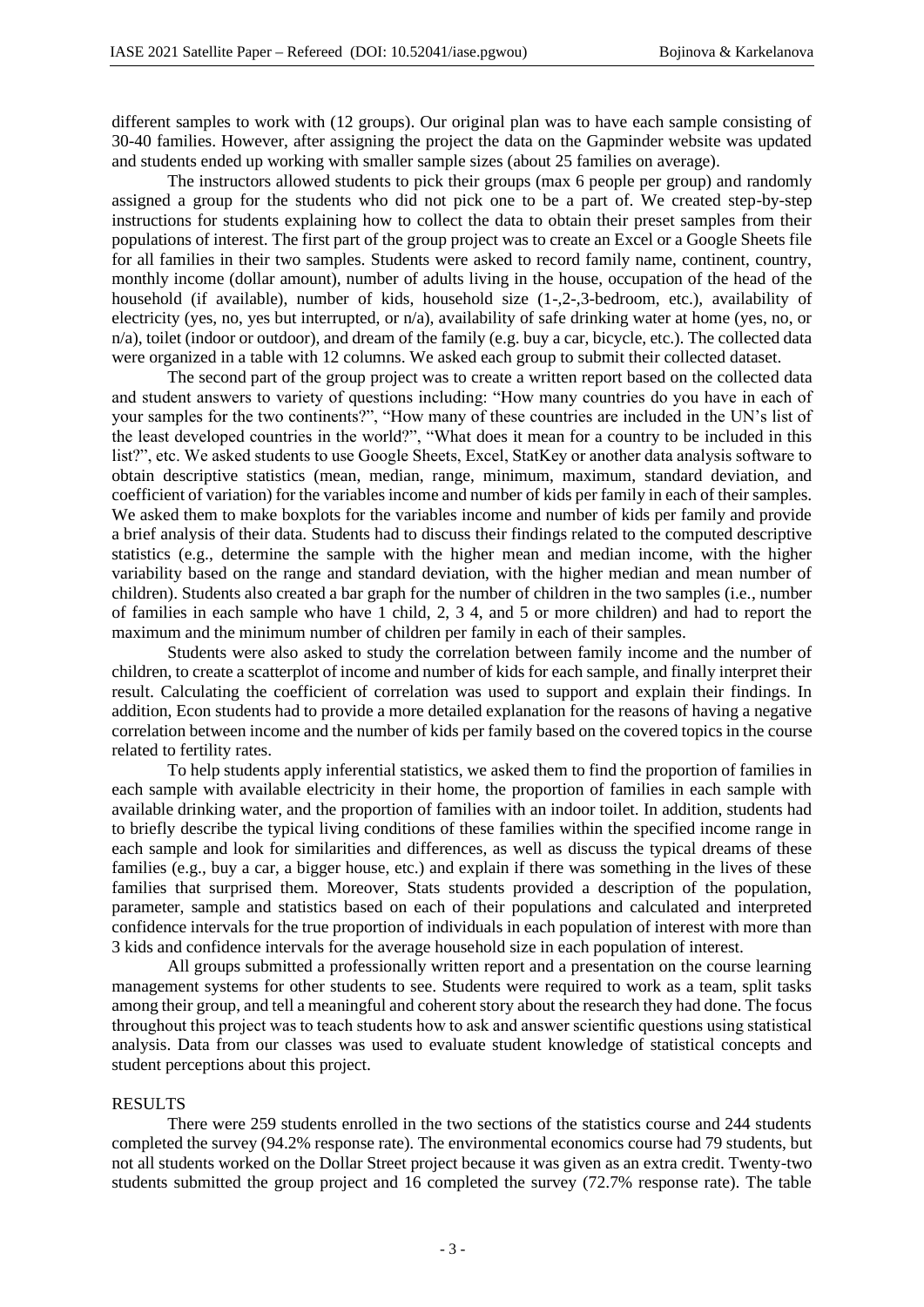below summarizes student responses to several questions from the survey administered upon completion of the project.

| <b>Survey Question</b>                                                                                                                                             | <b>Strongly Agree</b><br>and Agree |        | Neither Agree<br>nor Disagree |       | Disagree or<br>Strongly<br>Disagree |         |
|--------------------------------------------------------------------------------------------------------------------------------------------------------------------|------------------------------------|--------|-------------------------------|-------|-------------------------------------|---------|
|                                                                                                                                                                    | <b>Stats</b>                       | Econ   | <b>Stats</b>                  | Econ  | <b>Stats</b>                        | Econ    |
| I found the topic of the "Dollar Street"<br>Project" interesting and relevant.                                                                                     | 79.1%                              | 93.8%  | 16.8%                         | 6.3%  | 4.1%                                | 0.0%    |
| The "Dollar Street Project" improved<br>my ability to analyze real-world data<br>using statistical methods.                                                        | 87.7%                              | 81.3%  | 9.8%                          | 18.8% | 2.5%                                | 0.0%    |
| The "Dollar Street Project" developed<br>by Gapminder is one way to increase<br>social awareness of the income<br>inequality present across and within<br>nations. | 91.4%                              | 100.0% | 7.8%                          | 0.0%  | 0.8%                                | 0.0%    |
| The "Dollar Street Project" helped me<br>learn about the living conditions in<br>other countries.                                                                  | 96.7%                              | 93.8%  | 2.5%                          | 6.3%  | 0.8%                                | $0.0\%$ |

Table 1. Summary of Survey Responses

The majority of students found the group project interesting and relevant (greater than 79.1%). They thought that this was not a typical "boring" project in statistics education. Below are some comments of our students from the survey.

- "I liked getting into a topic that I was not very familiar with and one that I would not typically associate with statistics. I think I learned a lot more since it was a real-world application of stats and not a theoretical example." (Stats)
- "The website was easy to navigate, and the goal of the assignment was actually impactful and not just a random project about marbles or something along those lines." (Stats)
- "I liked how the data involved real people and places and showed us candid pictures of how people live." (Econ)
- "I enjoyed that it was very different from anything I have ever done in school yet." (Stats)

Our students also thought that this project was an eye opener and helped them learn about the living conditions in other countries. It broadened their horizons and increased their social awareness about income inequality around the world and within countries.

- "I liked that we were able to use information from the real world and it also made me really aware of the world around me and how other people live. It made me really realize the severity of poverty in some counties and made me realize that we need to help others as much as we can." (Stats)
- "I enjoyed how I got to see perspectives of real family members across different parts of the world, also taught me to be more thankful for what I have. I wanted to thank you for coming up with a project that was learning, beneficial and fun!" (Stats)
- "I liked learning about living conditions in countries I have not seen before. It truly opened my eyes to how fortunate I am to be able to have things I take for granted, like running water, a toilet, and electricity." (Stats)
- "I really enjoyed this project because it was very humbling to see how some people live across the world. It deeply saddened me that some of these families, especially those with young children, have to live in such poor conditions where they do not even have access to clean drinking water in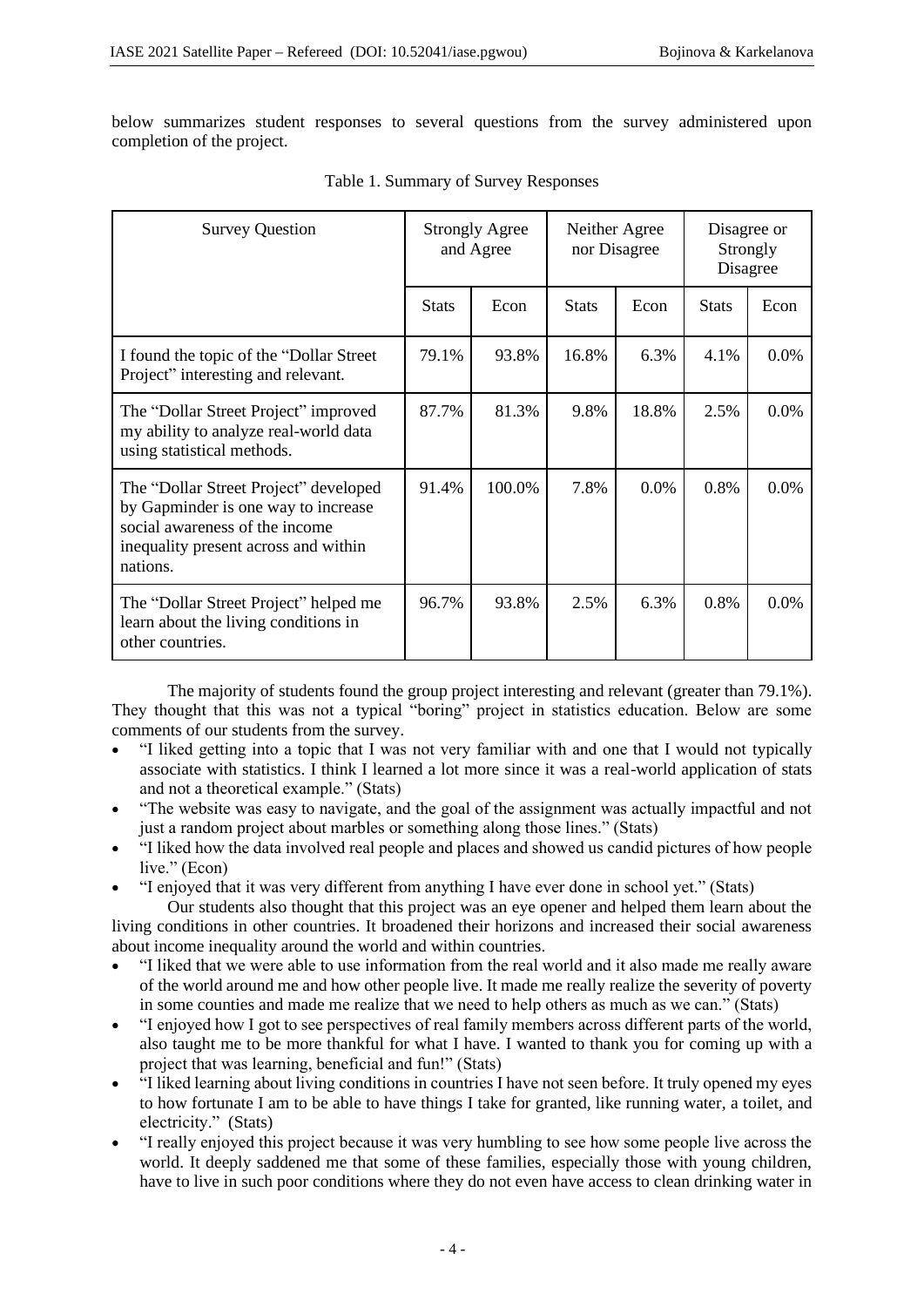their home. It made me realize how lucky I am. It also helped me to get a better perspective on the income inequalities throughout the world and how this is such a large issue." (Econ)

• "I liked how much new information I was able to learn from this project." (Econ)

The majority of students in the three courses found the group project very beneficial in terms of learning how to apply various statistical concepts to real-world data. They also shared with us that this statistical literacy intervention improved their ability to analyze real-world data using statistical methods.

- "We were able to use concepts that we have learned in class and apply them to a real-world situation." (Stats)
- "I learned how to use basic statistics to draw conclusions using the data I collected. I learned that people are more similar across cultures in how they live. People in the same income bracket are going to live extremely similar lives even if they live in different areas or regions." (Econ)
- "I liked looking at the statistical analysis of the people in different areas to learn about their income and how that affects the way they live." (Econ)
- "I liked that we had to come up with our own data to draw conclusions. Although collecting data was a bit tedious, I was able to understand what a research project and data analysis includes." (Econ)

Moreover, the group project allowed students to collaborate with their peers. Our courses were not in person due to the COVID-19 pandemic and the project provided them with an enjoyable learning experience and a real connection to their classmates.

- "I really liked that this project had to do with something that was beyond just statistics. I also loved feeling like I was almost in class again since covid has started because we were able to be in groups and work together for this project!" (Stats)
- "I loved the opportunity to work with other students in this class to analyze and collect data for our project. I enjoyed how we were able to use creativity in this project by putting our findings into a PowerPoint presentation." (Stats)
- "I enjoyed getting to analyze different aspects of how income can affect people in different parts of the world. I also enjoyed how we could combine geography, humanities, and economics with statistics." (Stats)

The six groups that completed the group project in Econ received a grade above 90%. They all put significant effort into finishing the different stages of the extra credit assignment. Students showed a good understanding of various statistical concepts, excellent statistical reasoning and writing skills, and a high level of critical thinking. All 44 groups in Stats class received a grade of 80% or above, with overall average score or 92 and median 90 (based on 259 students who completed the project). The instructor used a grading rubric that was posted and available to students from the beginning of the project. Students were given 4 weeks to complete the group project. Overall, all students worked hard, communicated well, and produced a high-level written report with all questions answered and very interesting visual presentation to summarize their findings and conclusions.

## **CONCLUSION**

This statistical literacy project focused on the entirety of the statistical process, from data collection to drawing the appropriate conclusions from the statistical analysis and to the process of preparing a professionally written report and a presentation. Through this process, students were exposed to several effective learning techniques such as using real and interesting dataset, small group discussions, collaboration with peers, and active student-oriented learning. It emphasized major conceptual understanding of course content and helped students improve their communication and writing skills, as well as learn to work as part of a team. The main goals of the project were not only for students to become more effective users and communicators of statistics, but also for them to see how statistics can be used and applied effectively to inform on important matters globally. Our motivation for incorporating this statistical literacy intervention into our courses is the firm conviction that students learn statistics by doing statistics and that doing statistics means organizing data, using appropriate statistical methods for analyzing the data, and presenting results using proper statistical language that is easy to understand.

As discussed in the results section, students found this project impactful, interesting, and engaging. We note that the results of this study may not be generalized to the population of all